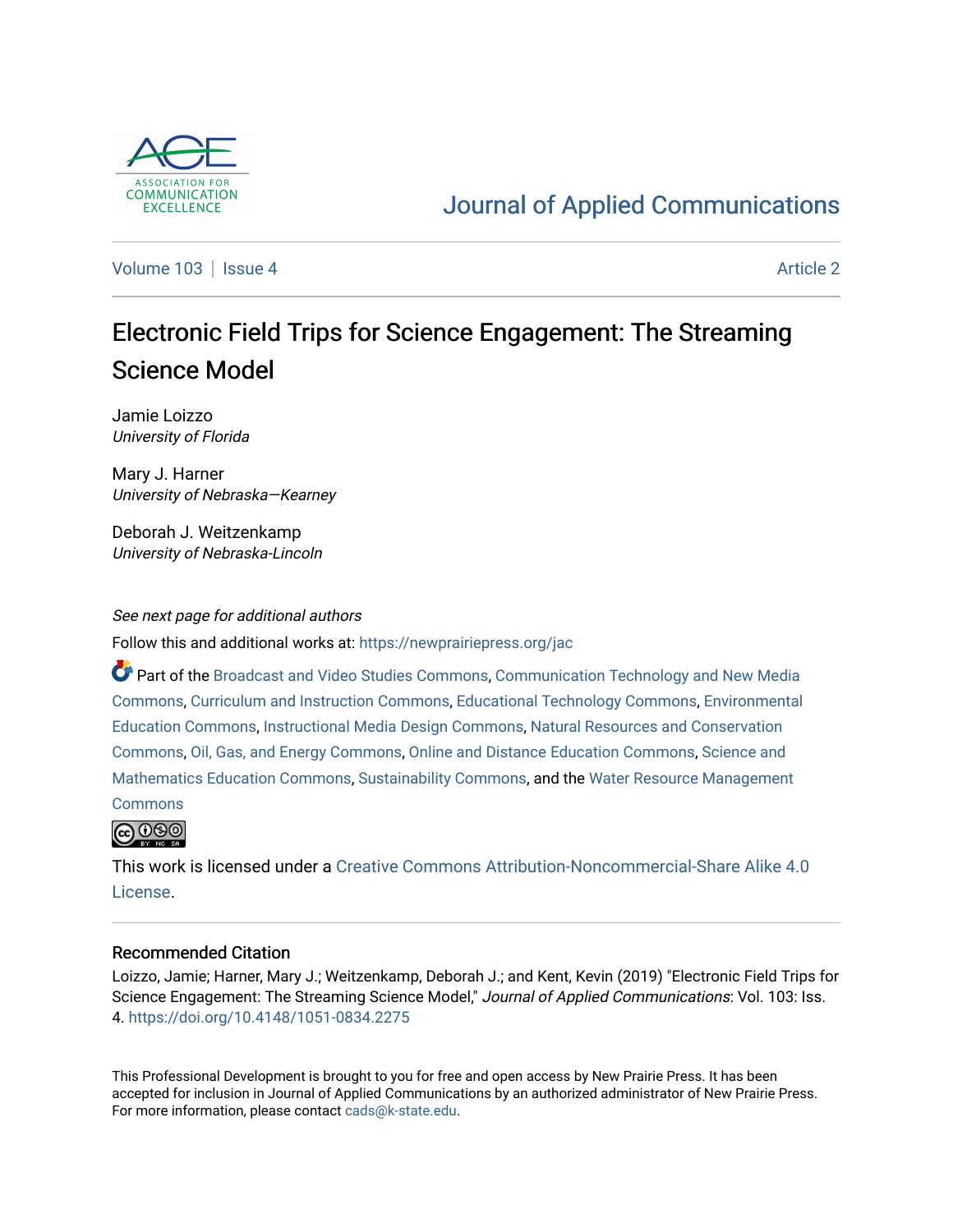# Electronic Field Trips for Science Engagement: The Streaming Science Model

### **Abstract**

While institutions of higher education work to engage PK-12 youth in STEM (science, technology, engineering, and mathematics) concepts and careers via in-person programming, PK-12 teachers and students face many logistical and access constraints for physically traveling to sites off of school grounds during the school day. Throughout the years, electronic field trips (EFTs) have offered a digital way for schools to engage in meaningful ways with museums, parks, laboratories, and field research sites. In order for EFTs to be effective, they should be cost effective and created collaboratively with teachers, students, subject matter experts, and instructional design and communication professionals. Streaming Science is an online science communication platform that aimed to develop and implement an effective EFT model. Three Streaming Science live interactive EFTs webcasted online were piloted from various locations during 2017-2019 to test wireless internet connections, mobile technologies, STEM content, and impacts on students' interest, attitudes, and learning. The model proved iPads and mobile applications in the field for web streaming were effective for connecting scientists with school audiences. In this professional development article, authors describe the Streaming Science EFT model, including recommendations for instructional design, the pre-production process, content development, teacher collaboration, student engagement, mobile hardware and software, and assessment.

### Keywords

Science, STEM, mobile, electronic field trip, science communication, online engagement, distance education, Streaming Science

#### Cover Page Footnote/Acknowledgements

Acknowledgements We thank landowners who provided access to sites to broadcast electronic field trips (EFTs); university students, colleagues, and subject matter experts who assisted with development and delivery of EFT content; and the middle and high school teachers and students who participated and provided feedback. Funding: University of Nebraska Food for Health Collaboration Initiative, with support from Nebraska EPSCoR, & University of Nebraska – Lincoln Institute of Agriculture and Natural Resources - Nebraska Extension Organizational Partners: Platte Basin Timelapse, Calamus Outfitters, University of Nebraska at Kearney, Nebraska Educational Telecommunications, Bureau of Sociological Research, Lincoln Electric System, Institute of Food and Agricultural Sciences – Florida Extension, & Florida Museum of History and Natural Resources Subject Matter Experts: Dr. Keith Geluso, John Hay, Dr. David Reed, Dr. Verity Mathis, & Lauren Hammer Students: Shelby (Andersen) Henion, Matthew Morton, Cassandra Huck, Victoria Talcott, Isabella (Gomez) Peterson, Andrew Riesenberg, Robert (Chase) Brannan, Afiya De Sormeaux, Kathryn Ivey, Karyn Moses, Jessica Steele, Teresa Suits, & Morgan Vance. Production Assistance Emma Brinley Buckley & Mariah Lundgren

#### Authors

Jamie Loizzo, Mary J. Harner, Deborah J. Weitzenkamp, and Kevin Kent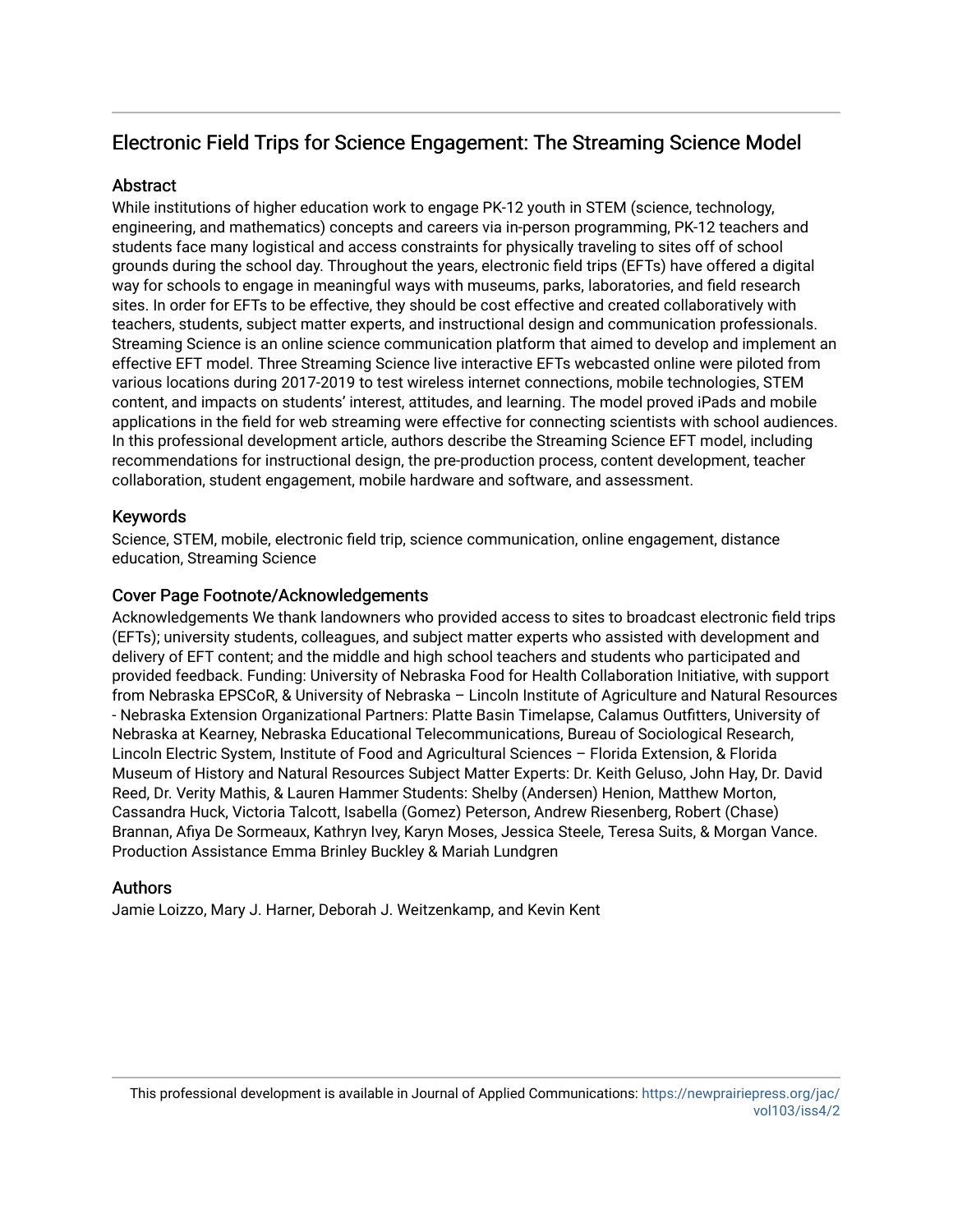#### **Introduction**

Cooperative extension systems, museums, and universities have a history of leveraging field site visits, fairs, and tours for in-person public audience engagement with science topics, contexts, and careers (Brooks, Hart, & Church, 2009; Karr-Lilienthal, Pegg, Brink, & Raymond, 2014; Shaby, Assaraf, & Tal, 2017). More than 100 U.S. colleges and universities have a land-grant mission that includes teaching, research, and public engagement through on and off-campus college courses and Extension programming (USDA, n.d.). Extension specialists and university scientists often visit schools to deliver educational programming, or they host workshops and camps at local offices or on campuses (Laursen, Liston, Thiry, & Graf, 2007; Myers, 2012). However, face-toface engagement and learning is not always feasible given various constraints, such as funding, travel time, concerns about safety, and other logistics (Tuthill & Klemm, 2002). As an alternative, electronic field trips (EFTs) have emerged as a way to extend scientific research, information, and programming to a variety of informal, non-formal, and formal audiences (Cassady & Mullen, 2006). Additionally, EFTs provide access to locations that teachers and students typically are not allowed to physically visit, such as protected research labs and field sites or locations too far to visit in a school day.

EFT offerings have grown in tandem with the increase of internet accessibility, video streaming devices and services, and affordability. One EFT format includes a live-streamed video broadcast from a field location to one or multiple sites (Cassady, Kozlowski, & Kornmann, 2008; Stoddard, 2009). While the terms virtual and electronic are often used interchangeably when it comes to technology-mediated field trips, EFTs differ from augmented and virtual field trips in that EFTs often allow the participants to engage in a two-way conversation with experts, while augmented and virtual approaches are fully immersive 360-degree video and graphical experiences with multi-dimensional, immersive environments where participants can can view and navigate the environment with headsets and handheld controls (Huang, Rauch, & Liaw, 2010; Thompson, Krienke, Ferguson, & Luck, 2018). EFTs have proven effective in increasing youth's interest in STEM (science, technology, engineering, and math) and awareness of the nature of science and the scientific inquiry process, as well as changing youth's perceptions of scientists and science careers to include more diverse representations (Adedokun, Parker, Loizzo, Burgess, & Robinson, 2011a, 2011b).

Due to a plethora of video production hardware, software, and online hosting site options, there are numerous ways for science communicators and educators to create and deliver an EFT with various levels of interactivity. A range of production techniques exist for offering EFTs, including one-to-one connections from programs, such as Skype in the Classroom (n.d.) or Skype a Scientist (n.d.), to larger-scale television broadcasts such as EFTs from the National Park Foundation (n.d.) or the former Purdue zipTrips program (Purdue Today, 2011). The following professional development article aims to introduce the Streaming Science model for mobile, cost effective, and replicable EFTs connecting agricultural and natural resource scientists and extension educators with middle and high school students in classrooms and after school programs. The production process, live content format, equipment descriptions and examples from three of the program's EFTs, as well as replication recommendations and future program directions, are presented in the subsequent sections. Overall, examples of successful EFTs are provided as inspiration for others to consider this approach for introducing students to places, topics, and ways of working they might not otherwise experience.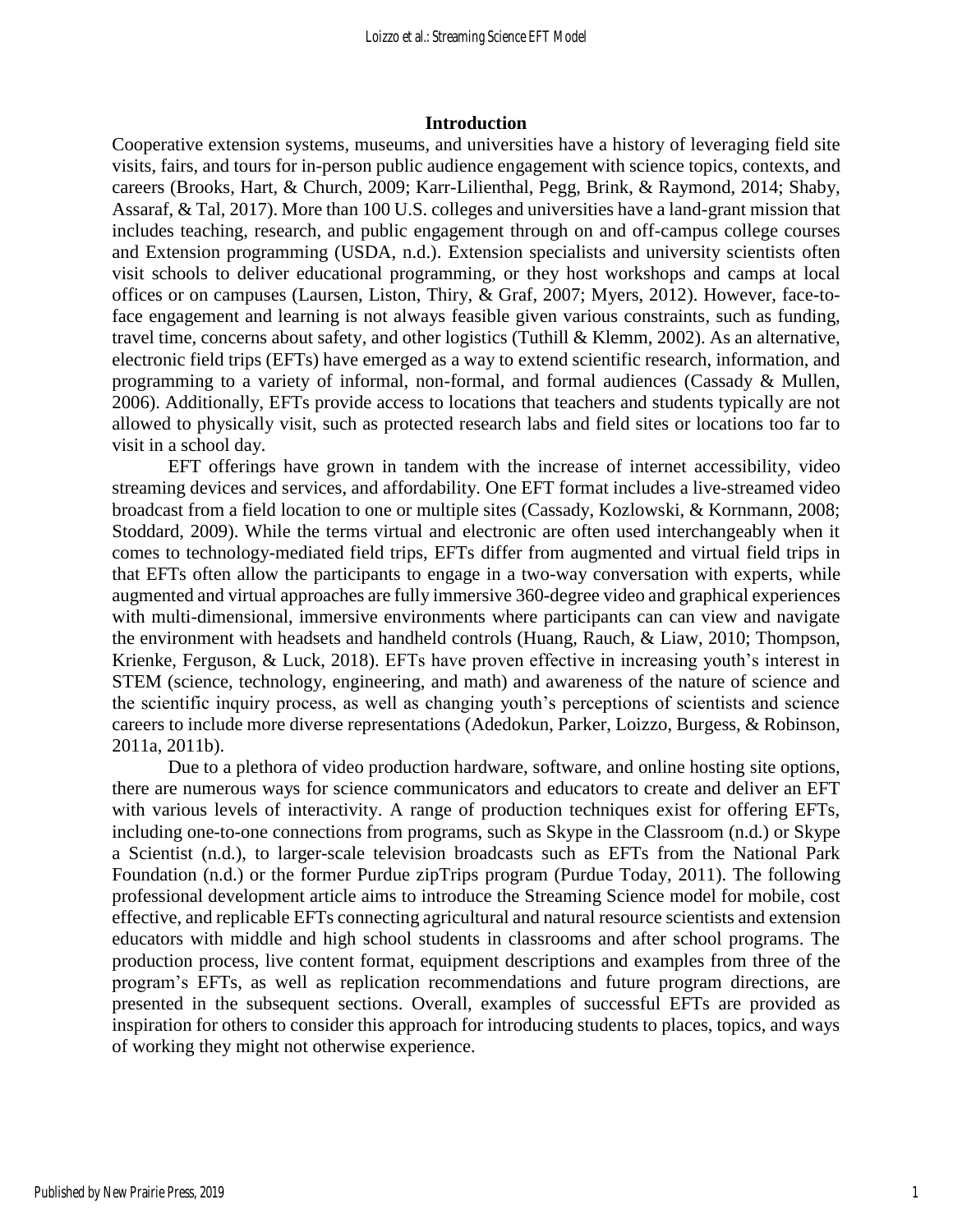#### **Instructional Design and Pre-Production Process**

The Streaming Science EFT production process includes a blend of video production and systematic instructional design (ID) for content development. The first and most important step is to work directly with subject matter experts (SMEs) and teachers to ensure EFT topics are relevant, timely, and of interest to students. It is imperative to survey teachers for content suggestions, along with evaluating current and upcoming university STEM research and Extension programming for identifying overlapping teaching and learning priorities. From there, scheduling the EFTs also should be determined by school calendars, scientists', and Extension specialists' availability. It is important EFTs are not scheduled during standardized testing times and instead scheduled during points of the school year when teachers have some flexibility in curriculum and daily routines.

Developers should keep in mind the grade levels an EFT will target and typical schedules for those grades. For instance, early childhood (second grade and younger) learning periods are usually 20 minutes long, while elementary youth classes are approximately 40-minutes, and middle and high school class times range from 40-50 minutes. While some teachers are willing to deviate from daily bell schedules and gather in community school spaces for EFTs, others prefer to participate during regularly scheduled class periods. Hence, EFTs should be offered at multiple times during the day to accommodate the variety of timing challenges. To date, Streaming Science EFTs are usually offered at two times such as 10 a.m. and 2 p.m. for all in-school audiences or 2 p.m. and 4 p.m. to also include after-school programs. However, the timing variable is still under experimentation due to the variety of school and scientist scheduling accommodation needs.

Once topics, subject matter experts (SMEs), and schedules are set, the pre-production video work begins. The Streaming Science model aims to include visual interest within the EFT beyond simply views of scientists explaining their research. Hence, EFT producers begin meeting with SMEs to: 1) learn about their research, 2) develop a draft script of talking points reinforcing identified education standards and learning objectives, and 3) capture and edit photos and videos that bring to life the researchers' contexts and scientific inquiry steps. Concurrently, schools and after school programs are recruited to participate via direct email, social media, and media releases. Teachers register to participate in the EFT via a Google Form on the Streaming Science website. An email list of teachers is established from the registration form for sending updates and reminders before and after the EFT.

A Teacher's Guide is developed based on middle and high school Next Generation Science Standards (NGSS; n.d.), an effort across multiple states to develop and implement the same science learning benchmarks, and relevant state science education standards so that teachers can easily see how the EFT fits their curriculum and can be implemented in their setting. The guide also provides a program synopsis, specific learning objectives connected to the EFT content, suggestions for wrap-around lessons and activities, the web link for connecting to the program, and suggestions for how to play the program on classroom projectors, smartboards, and student laptops. The Streaming Science EFT model also includes pre- and post-assessment of participating middle and high school students' attitudes toward and content knowledge of the EFT subject presented, STEM career motivation and interest, and overall perceptions of their EFT experiences. A post-teacher survey provides feedback about teachers' experiences implementing the EFT, content alighnment and age appropriateness with grade level and curriculum, the quality of the content and video stream, and suggestions for future delivery formats and topics.

EFTs also provide an opportunity for project-based science communication teaching, learning, and research. One or two science communication undergraduate students supported development and implementation of the beginning Streaming Science EFTs by assisting in teacher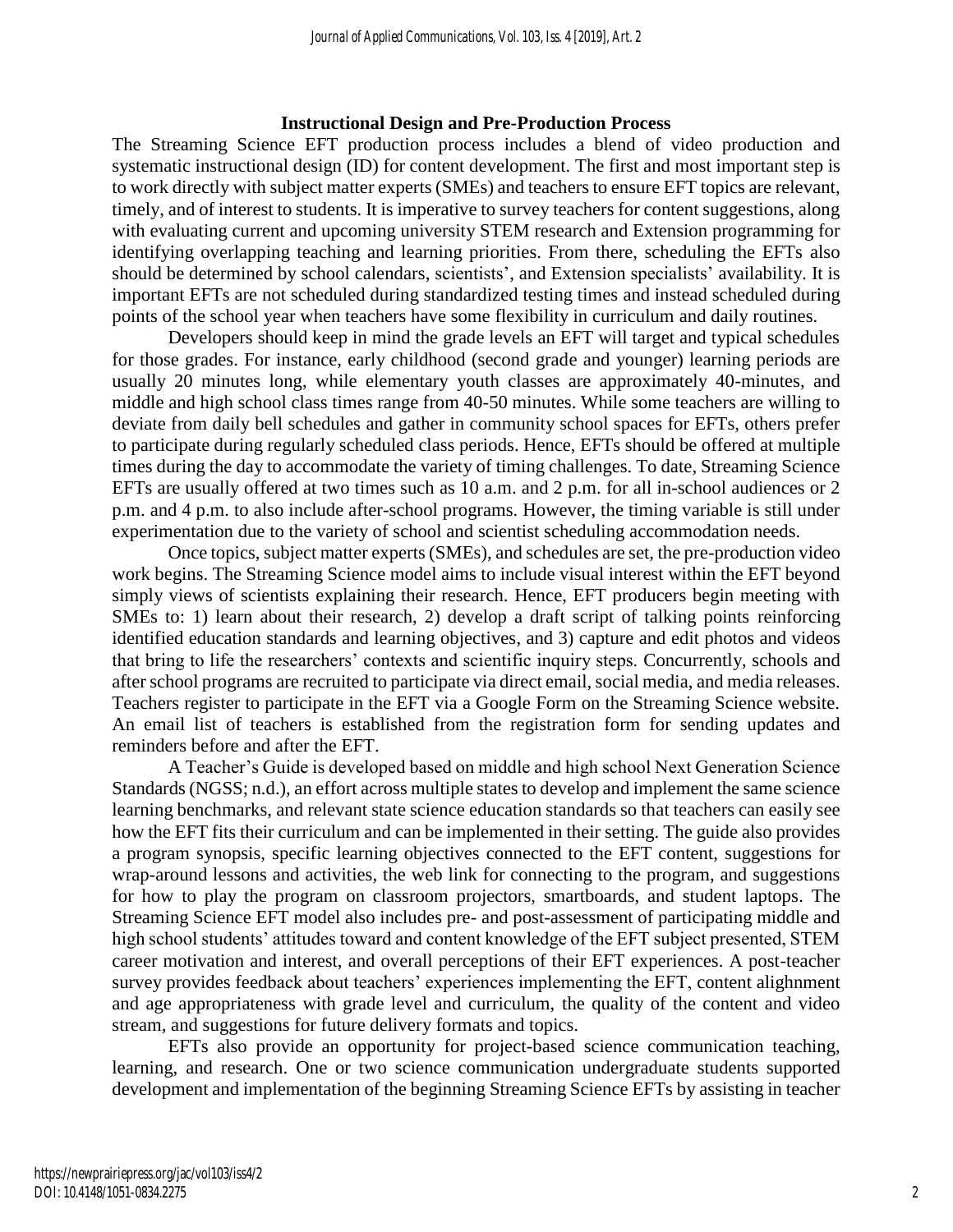recruitment, website and learning materials creation, video production, and assessment. Additionally, undergraduate students of the SMEs collaborated with science communication students on scripting content and participating in on-camera interviews within an EFT.

#### **Hardware and Software**

EFT production is now very cost effective thanks to accessible wi-fi services, mobile hardware, mobile applications, and affordable video streaming sites. The Streaming Science EFT model is designed to transport the participants via technology to scientists' and Extension specialists' realworld laboratories and field sites. Table 1 outlines the hardware and software Streaming Science uses.

Table 1

| Production hardware and software used for Streaming Science live EFTs |                            |
|-----------------------------------------------------------------------|----------------------------|
| Hardware                                                              | Software                   |
| iOgrapher Backpack                                                    | <b>Adobe After Effects</b> |
| iOgrapher Case                                                        | Adobe Photoshop            |
| iPad(s)                                                               | <b>Adobe Premier Pro</b>   |
| <i>iRig Mic Lav</i>                                                   | Big Lens (app)             |
| Multi Use Tripod                                                      | <b>DSLR Camera (app)</b>   |
| Samson Go Mic Mobile Digital Wireless System                          | <b>FiLMic Pro</b>          |
| Sunshade for iPad                                                     | iPad Camera                |
| Verizon MiFi JetPack                                                  | iTunes File Sharing        |
|                                                                       | Speedtest                  |
|                                                                       | <b>Switcher Studio</b>     |
|                                                                       | $TTC$ $TNT$                |

UStream TV The most crucial part of the delivery technology is to identify and establish a quality web streaming network. Streaming Science producers work with SMEs up to three months before an EFT to scout relevant and visual locations for going live. It is imperative to examine cell tower and signal range maps and to test Internet signal strength with a mobile application such as Speedtest (https://www.speedtest.net/apps) for determining download and upload rates. Recommended video sizes and audio rates can vary depending on bandwidth availability. It is critical to run a test stream from the field to potential viewing sites to ensure the quality is clear, audible, and stable. More rural and remote areas may lack signal strength, and video may not stream in full-quality high definition. However, teachers and students are often forgiving of video quality because their enthusiasm for engaging with the SMEs, seeing the locations, and learning the content often outweighs their streaming quality expectations. Streaming Science has used a Verizon MiFi JetPack 6620L for connecting to cellular service in the field and to link mobile video production devices together within their own network to prevent outside devices from bogging down the streaming speed. The weather also can slow or stop a webcast from a field site, due to fog, rain, clouds, etc. blocking the signal.

Traditional video cameras connected to elaborate Ethernet streaming carts can be expensive and clunky for hiking through outdoor science research sites where hardwired Internet is often unavailable. Therefore, mobile wifi, tablet devices, and smart phones make video streaming possible from a variety of locations, as well as cheaper to produce. Streaming Science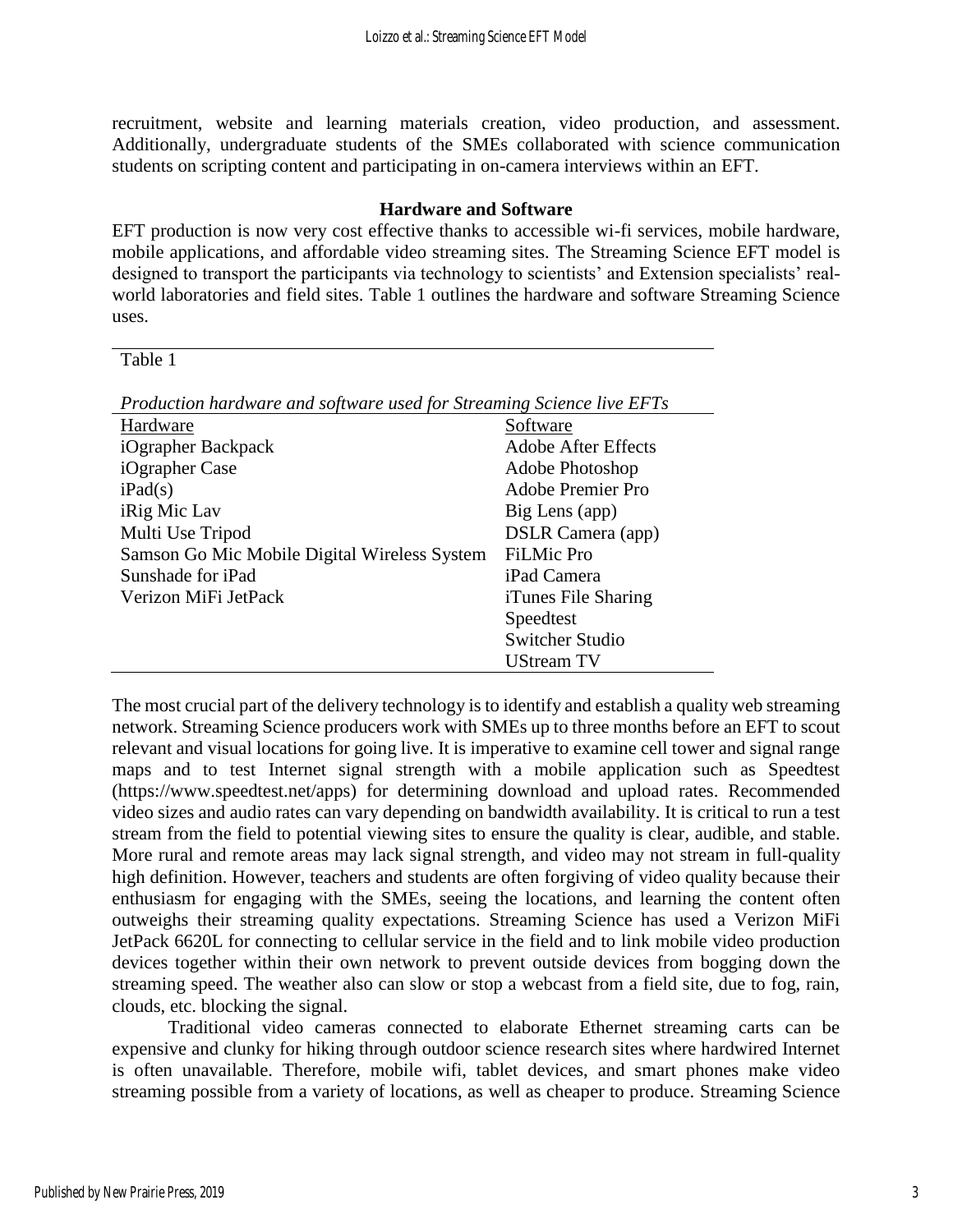EFT producers use iPad multimedia kits for pre-production video/photo shoots and live online broadcasting. For pre-recorded video, producers use iPads coupled with cases, microphones, lights, and tripods from the iOgrapher (https://www.iographer.com/) mobile multimedia company, along with the built-in iPad camera application switched to the video setting or the FiLMic Pro (https://www.filmicpro.com/) application for more advanced video recording features such as aperture, focus, zoom, and audio monitoring. Apps such as DSLR Camera and Big Lens provide advanced features and filters for mobile photography. EFT producers also can edit video and photos via Adobe Creative Cloud's mobile apps, including Premier Rush, Spark, and the Photoshop/Lightroom mix. Streaming Science EFT producers also export media such as still photos, videos, and animations from the iPads and other sources to the desktop Adobe Premier Pro, Photoshop, and After Effects software for more in-depth, multi-layered, and fine tune editing that sometimes is not possible via the mobile apps. However, the mobile video editing apps are ideal for quick, in-the-field production work.

Once a rough script and pre-produced photos and videos are complete, videos are exported as an .m4v file format and loaded onto iPads via iTunes file sharing, along with photos. The media is then organized within the Switcher Studio app (https://www.switcherstudio.com/) for playback during the live EFT. Switcher Studio also can run Internet speed tests to ensure acceptable streaming quality. The app ultimately enables a set of iPads to operate much like a control room connected to and switching between media and studio cameras. One iPad functions in 'director mode' and can connect via Internet Protocol (IP) addresses to up to nine additional mobile devices in 'camera mode'. The director iPad can then switch between photos, videos, graphics, and devices in camera mode. Therefore, a scientist can appear on screen and talk to the viewers, or video, photos, and other media can play as the scientist describes the content. Switcher Studio can then stream to a variety of sites such as Facebook, YouTube, Periscope, and more. The hosting site must generate a real-time messaging protocol (RTMP) address that is then entered into the app. Feedback from teachers indicated many schools often block social media sites. Therefore, Streaming Science broadcasts via the UStream TV / IBM Watson Media (https://video.ibm.com/) streaming service. However, if a school has also blocked UStream, it is recommended to work with school technology specialists to adjust firewalls. UStream channels include options for viewer interactivity such as a chat box function or connection to Twitter. Streaming Science utilizes the chat function for participating students to type and send in questions to SMEs in real-time. Students also can vote for one another's posts, and questions can be sorted by votes and time received.

# **Live Stream Content Format and Crew Roles**

The Streaming Science EFT content format is similar to that of the former Purdue zipTrips program, as the lead author previously worked on the project, and the format was successfully developed with a teacher advisory board, piloted, and implemented with schools throughout the country (Purdue Today, 2011). The EFT follows a live 45-minute interactive one-to-many webbroadcast format with content chunked into three ten-minute segments with a five-minute question and answer break between each segment (Table 2).

Table 2

*Live EFT content format and timing*

Activity Run Time (minutes) Introductions / Segment One 10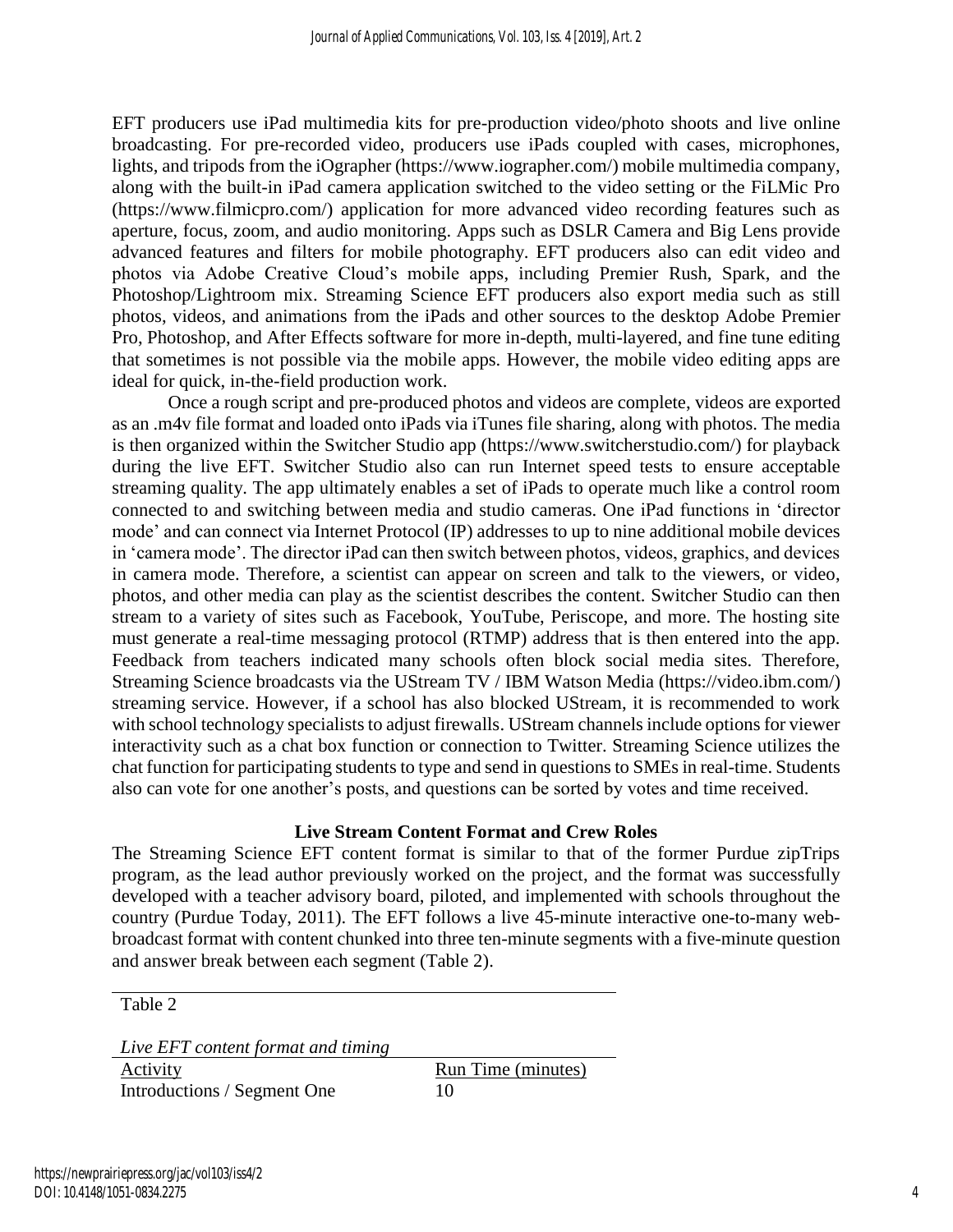| <b>Question and Answer One</b>       |       |
|--------------------------------------|-------|
| Segment Two                          | 10    |
| <b>Question and Answer Two</b>       |       |
| <b>Segment Three</b>                 | 10    |
| Question and Answer Three / Wrap-Up  | 5     |
| <b>Question and Answer Continued</b> | 10-15 |
| Sign-Off                             |       |

Many schools only can commit to connecting for 45-minutes due to schedule constraints. However, teachers who arrange to fully adopt the EFT experience often gain administrator approval to adjust the daily schedule and allow students to remain online for further engagement with the SMEs. Most teachers project the webcast to a screen or via a white board to the front of their classroom, similar to Figure 1. Some allow their students to use laptops or mobile devices to submit questions, while other teachers prefer students to write out their questions and the teacher then submits the question online (Loizzo and Ertmer, 2014).



*Figure 1*. High school students in Nebraska view an electronic field trip (EFT) and submit questions to subject matter experts (SMEs) in real-time.

Behind the scenes, the size of the Streaming Science live broadcast crew has varied from three to up to eight members operating the equipment and facilitating the question and answer segments. Figure 2 depicts a Streaming Science technology, SME, and behind the scenes crew configuration. It would be possible to have only one person serve as the director and sole camera person. Ideally, there should be at least three crew members to operate multiple iPads for a variety of camera shots and angles, a floor director for tracking time, and one to two people monitoring, sorting, and asking students' questions. Typically, the same science communication student who assisted in preproduction and instructional design steps served as the on-air host(ess) for interviewing SMEs and transitioning between scientists. The goals are for the college-aged host(ess) to serve as the bridge between the participating middle and high school students and the SMEs, guide the flow of content to match outlined learning objectives and standards, and to ask clarifying and follow-up questions about scientific terminology and processes.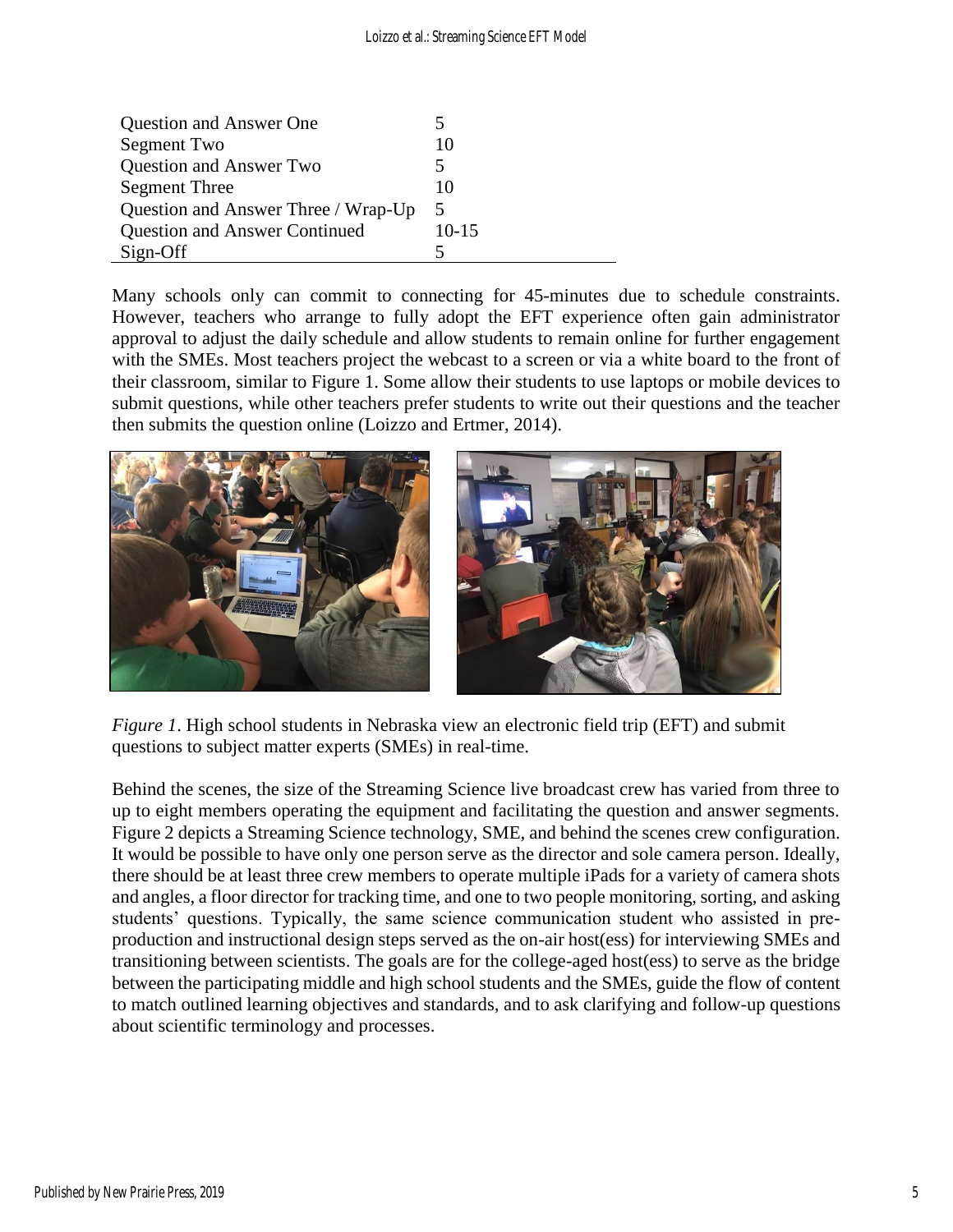

*Figure 2*. Diagram of the mobile technology used and crew configuration for 2016-2018 Streaming Science electronic field trips (EFTs).

# **Example Streaming Science EFT Contexts**

From 2016-2018, Streaming Science collaborated with funders, SMEs, and science communication students to test and develop its mobile EFT model. Overview information is outlined below about the context of each EFT, including partnerships, content, and reach.

#### *Ranches, Rivers, and Rats (2017 & 2018)*

- Funder: University of Nebraska Food for Health Collaboration Initiative, with support from Nebraska EPSCoR
- Partners: Platte Basin Timelapse
- SMEs: University natural history and aquatic scientists
- Location: Calamus Outfitters a working cattle ranch in the Sandhills of Nebraska
- Content: Nebraska Sandhills and ranching, water resources and water cycle, biodiversity, kangaroo rat research, and STEM careers
- Engagement:
	- o 2017 (pilot): 7 schools, 114 student questions submitted for SMEs
	- o 2018: 14 schools, approximately 47 questions submitted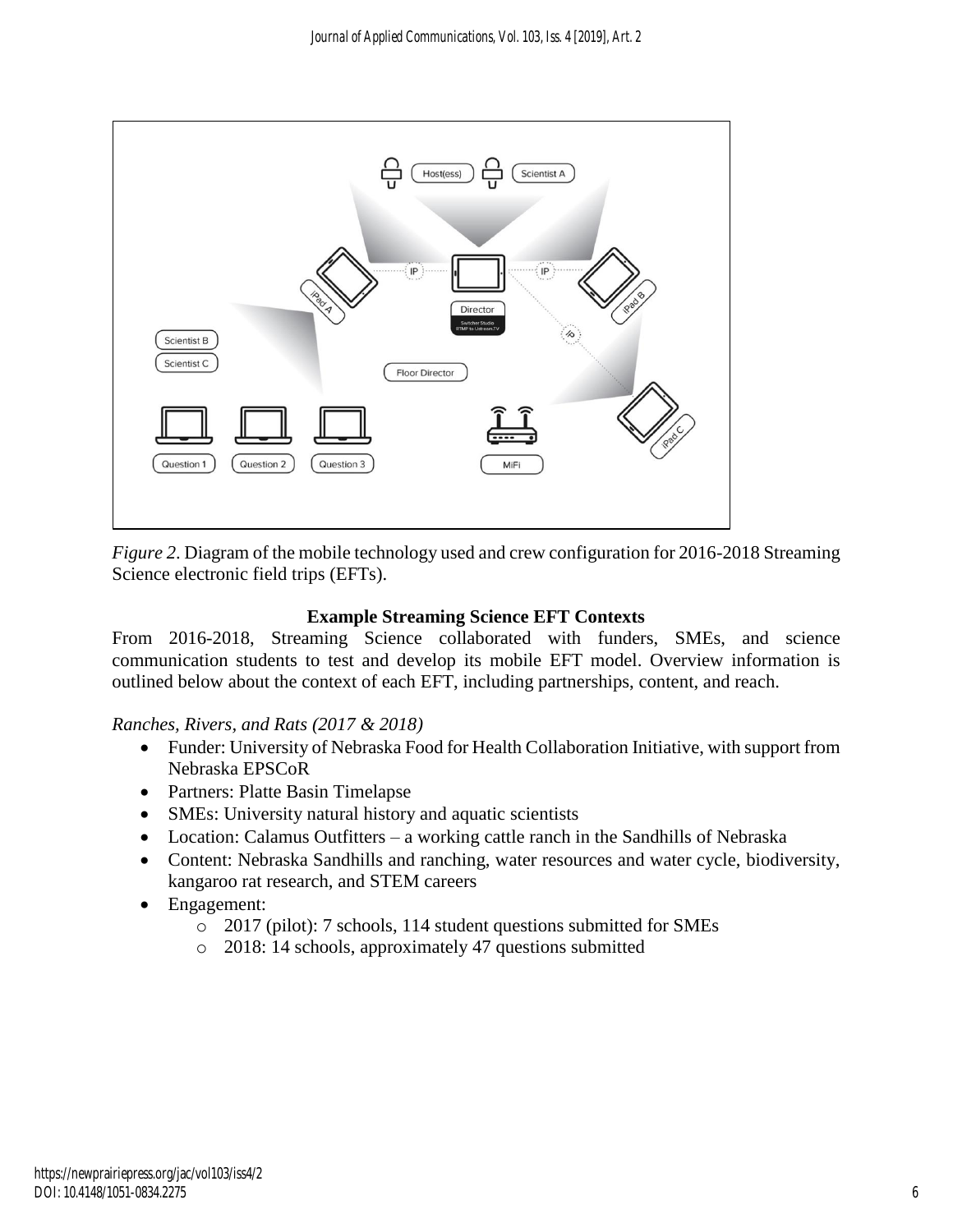• Assessment Focus: Sandhills exposure, biodiversity, water cycle and ecosystem interaction drawings, environmental attitudes, STEM interest and nature of science



*Figure 3.* Behind the scenes photos of crew members and SMEs operating iPads and reviewing student submitted questions for the 'Streaming Science: Ranches, Rivers, and Rats' 2017 EFT from Calamus Outfitters in the Nebraska Sandhills.

*Sun Rays and Windy Days (2017)*

- Funder: Nebraska Extension Innovation Seed Grant
- Partners: Nebraska Extension, UNL Department of Biological Systems Engineering, and UNL Department of Agricultural Leadership, Education, and Communication
- SMEs: Extension energy specialist and Extension youth education specialist
- Location: solar panel array at university animal science building
- Content: alternative energy sources solar and wind, Extension opportunities for youth
- Engagement: 7 schools and home schools, 82 questions submitted
- Assessment Focus: STEM interest, nature of science, and careers



*Figure 4.* In the 'Streaming Science: Sun Rays and Windy Days' 2018 EFT, John Hay, UNL Biological Systems Engineering Extension Educator introduced participants to the solar panel system in the university's animal science building and the inside of a wind turbine owned and operated by the Lincoln Electic System.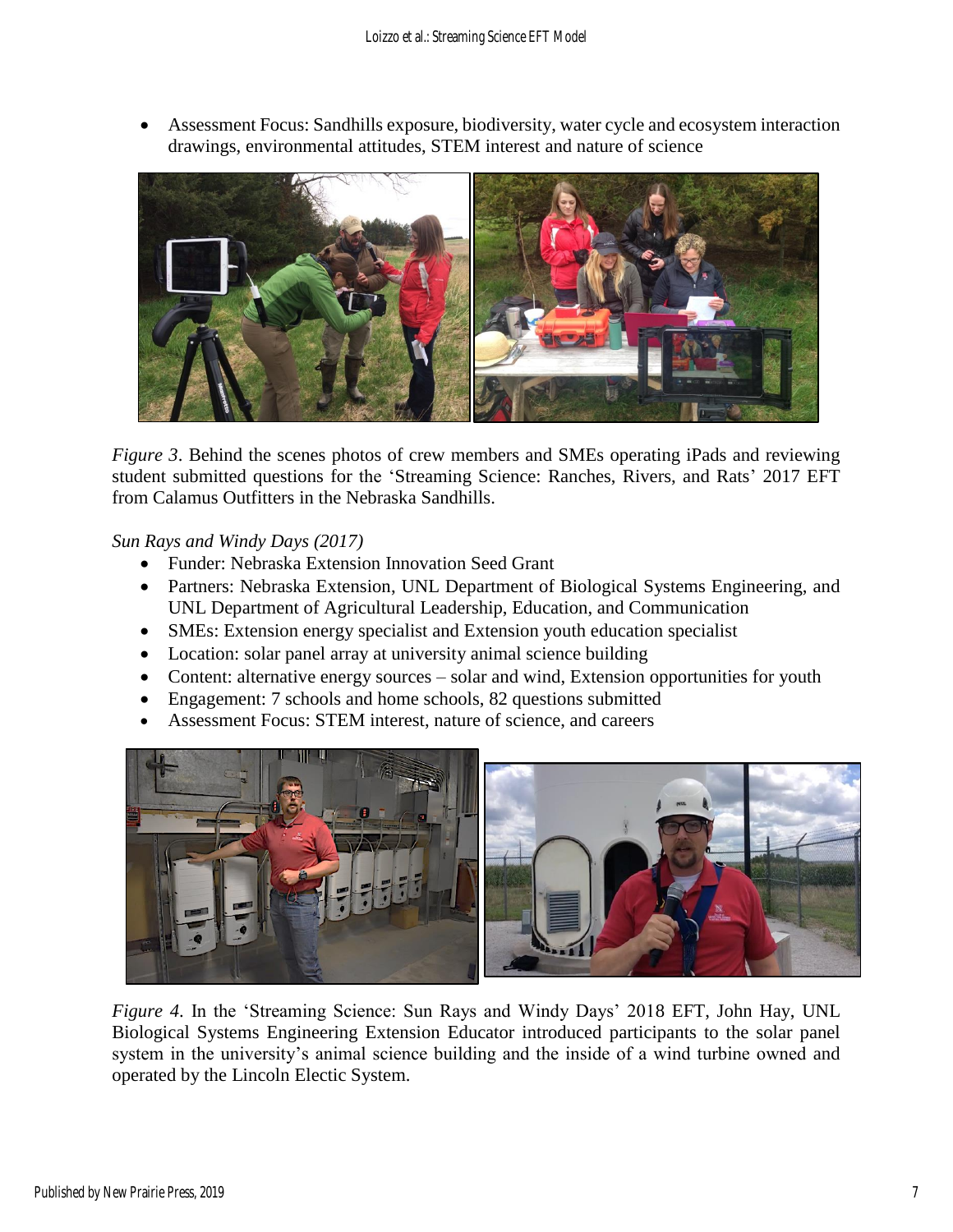# *Bats and Beyond (2018)*

- Partners: Florida Museum of History and Natural Resources and UF Department of Agricultural Education and Communication
- SMEs: museum mammologists and doctoral student
- Content: university bat houses, bats empathy, museum collections, Bahamas bat research, and climate change impacts
- Location: campus bat houses
- Engagement: 98 views, 45 concurrent views, and 57 unique views across Florida, Louisiana, Oklahoma, New Mexico, Maine, Texas, and Trinidad and Tobago, 84 questions submitted
- Assessment Focus: wildlife empathy, climate change attitudes, and STEM interest



*Figure 5*. In the 'Streaming Science: Bats and Beyond' 2019 EFT, Dr. David Reed, Dr. Verity Mathis, and doctoral student Lauren Hammer work with agricultural communication graduate students to introduce participants to the university bat houses, museum collections, and bat research in the Bahamas.

As each Streaming Science EFT is offered, the instructional design and production processes continue to be adjusted and modified. It is imperative to continually stay in contact with schools, to survey teachers and students for feedback, make content improvements, and adapt to new technologies as they develop.

# **Lessons Learned and Replication Recommendations**

Science communication professionals, scientists, and Extension specialists could easily replicate the Streaming Science EFT model in a variety of settings and contexts by using the instructional design steps, video production processes, live webcast content format, technology, and assessment approaches outlined in this article. There is also much room to adjust the scale of the model, format, and delivery technologies used. While teachers are often quick to register for the Streaming Science EFTs, live views, teacher post-survey results, and YouTube views show a majority of them view the recording with their students at a later date so as to play portions of the program within their regular class schedules. However, for the schools that do connect, the teachers and students truly implement the experience as if it were an actual field trip and highly engage in the webcast. Hence, there is an opportunity to continue to explore teachers' implementation choices, the timing of the EFTs, and expanding offerings to after school programs and clubs with more flexible schedules.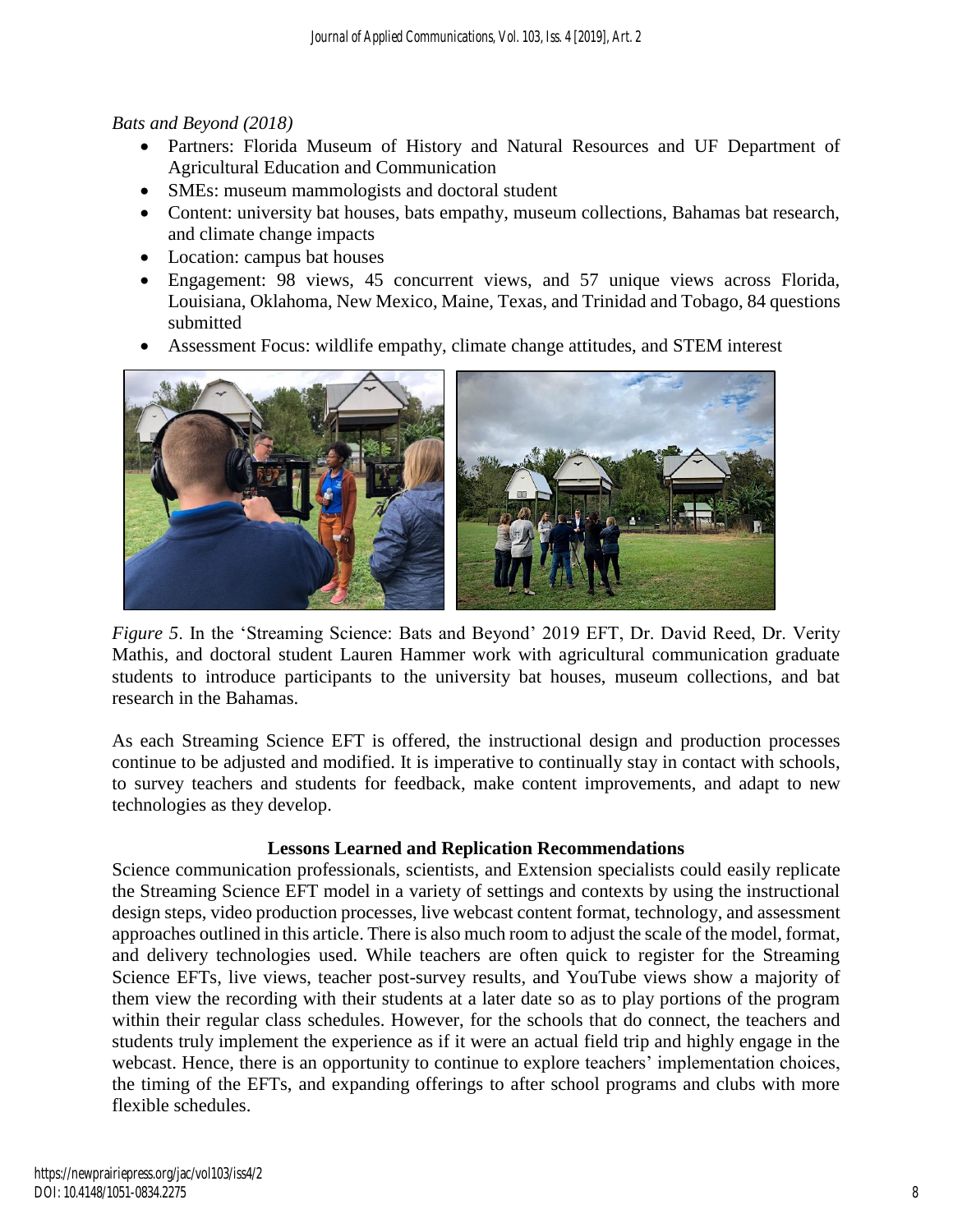Additional observations, lessons learned, and recommendations from the first three Streaming Science EFTs include: 1) the importance of establishing close partnerships with SMEs, teachers, and students for successful development and implementation; 2) the need to support teachers' efforts to address national and state science standards, as well as clear direction and help for using technology in the classroom; 3) the recognition that Internet access and mobile technologies are constantly changing - EFT program creators should follow updates from app developers and streaming companies; 4) the observation that middle and high school students are quick to engage, and it can be challenging to keep up with the pace of their interactivity during live EFTs; 5) the need for EFT content to be expanded to include wrap-around student activities to scaffold learning, specifically for follow-up after the program; and 6) the ways that EFT assessments may be thoughtfully designed to discover insights into students' interest, content knowledge, attitudes, along with student and teacher feedback for future programs.

#### **Future Directions**

The Streaming Science project aims to expand partnerships and school collaborations for continued EFT offerings and engagement in agricultural and natural resource topics. While grant funding can provide immediate resources, a sustainable funding model needs to be identified over time. In regards to leveraging EFTs within a project-based learning model for teaching science communication, students should be fully incorporated into project development and implementation to learn about non-formal science education, video production, science communication and evaluation. A graduate-level project-based learning instructional technology course with EFT development as the focus was recently piloted at the University of Florida. Graduate students followed the Streaming Science model and created the 'Bats and Beyond' EFT. Results about the students' and SMEs experiences and learning will be shared in a future presentation and publication. Future points of development and research for Streaming Science EFTs also include developing a smaller 'Scientist Online' one-on-one engagement with schools, expanding the larger model to include after school programs, potentially testing EFTs with adult learners, developing citizen science wrap around activities for middle and high school students to create and upload multimedia projects to the Streaming Science platform, and mobile video training and instructional design guidelines for Extension specialists to create localized EFTs. As institutions of higher education aim to investigate and apply interactive digital approaches for extending science information to public audiences, EFTs are an evolving and replicable approach for reaching learning and engagement goals. Overall, this article provides one model that may continue to be researched and expanded upon to grow education, research, and Extension programming to increase connections between scientists, educators, and students and foster science interest, learning, and literacy.

Jamie Loizzo is an assistant professor in the Department of Agricultural Education and Communication at the University of Florida.

Mary Harner is an associate professor in the Department of Communication and Department of Biology at the University of Nebraska at Kearney.

Deb Weitzenkamp is an Extension Educator focused in the area of youth science, technology, engineering and mathematics (STEM) careers at the University of Nebraska-Lincoln.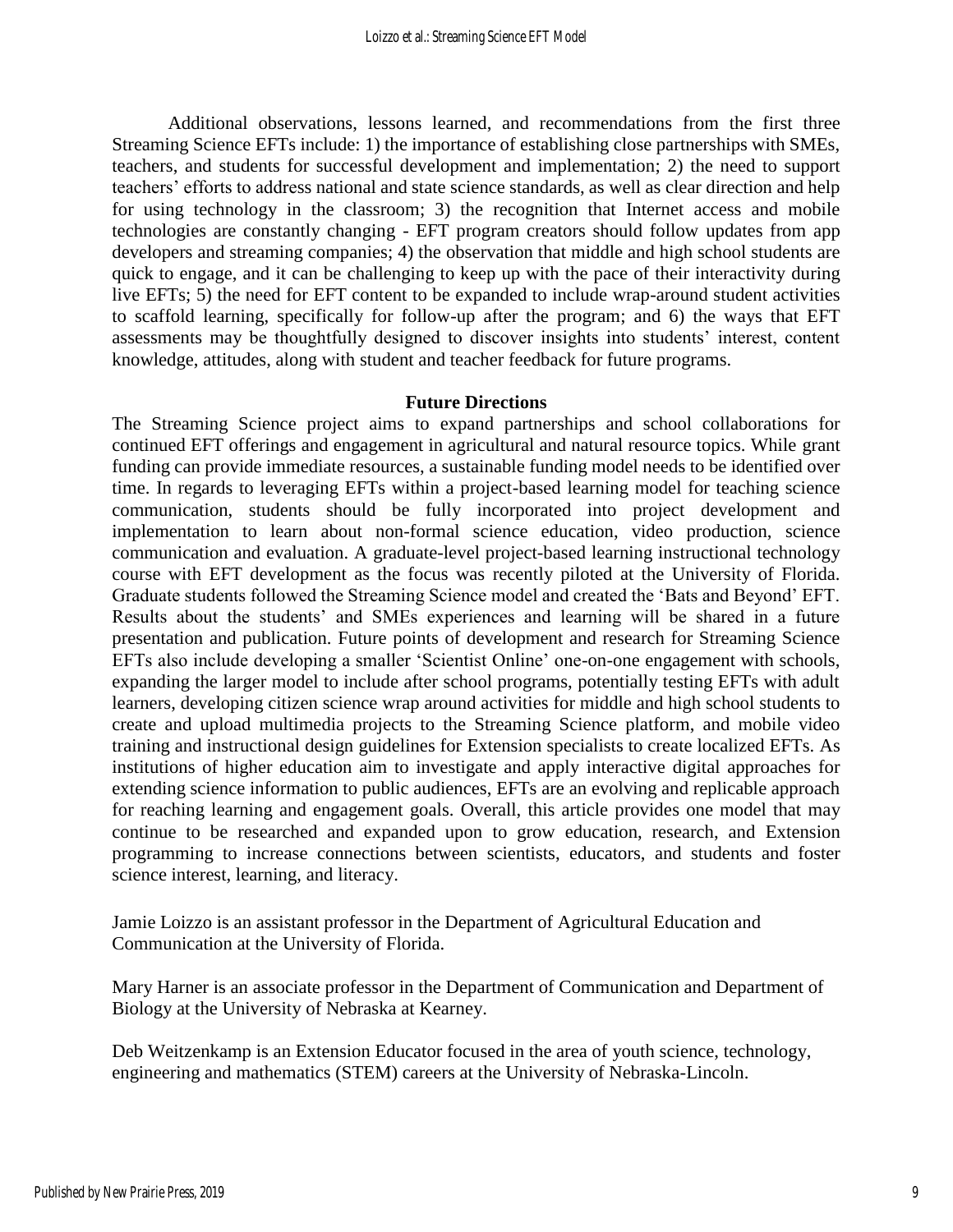Kevin Kent is a doctoral student specializing in agricultural communication in the Department of Agricultural Education and Communication at the University of Florida.

#### **References**

- Adedokun, O. A., Parker, L. C., Loizzo, J., Burgess, W. D., & Robinson, J. P. (2011a). Factors influencing participant perceptions of program impact: Lessons from a virtual fieldtrip for middle-school students. *Journal of Extension*, *49*(6), Article 6FEA8. Available at: https://www.joe.org/joe/2011december/a8.php
- Adedokun, O., Parker, L. C., Loizzo, J., Burgess, W., & Robinson, J. P. (2011b). A field trip without buses: Connecting your students to scientists through a virtual visit. *Science Scope*, *34*(9), 52-57.
- Brooks, R., Hart, K. N., & Church, J. A. (2009). Farm and forest fair educates fifth graders about natural resource issues. *Journal of Extension*, *47*(3). Retrieved from https://www.joe.org/joe/2009june/iw4.php
- Cassady, J.C., Kozlowski, A. & Kornmann, M. (2008). Electronic field trips as interactive learning events: Promoting student learning at a distance. *Journal of Interactive Learning Research, 19*(3), 439-454.
- Cassady, J. C., and Mullen L. J. (2006). Reconceptualizing electronic field trips: A Deweyian perspective. *Learning, Media and Technology*, *31*(2), 149-161. https://doi.org/10.1080/17439880600756720
- Karr-Lilienthal, L. K., Pegg, S. E., Brink, D., & Raymond, A. (2014). Companion animal and wildlife career day improves career understanding and likelihood of pursuing college degree in related field. *Journal of Extension*, *52*(5). Retrieved from https://www.joe.org/joe/2014october/iw6.php
- Huang, H. M., Rauch, U., & Liaw, S. S. (2010). Investigating learners' attitudes toward virtual reality learning environments: Based on a constructivist approach. *Computers & Education*, *55*(3), 1171-1182. https://doi.org/10.1016/j.compedu.2010.05.014
- Laursen, S., Liston, C., Thiry, H., & Graf, J. (2007). What good is a scientist in the classroom? Participant outcomes and program design features for a short-duration science outreach intervention in K–12 classrooms. *CBE—Life Sciences Education*, *6*(1), 49-64. https://doi.org/10.1187/cbe.06-05-0165
- Loizzo & Ertmer, P. A. (2014). Teachers' recommendations for the effective use of social media in the middle school STEM classroom. International Society for Technology in Education (ISTE): *Teaching and Learning with Technology, 41*(6), 32–35.
- Myers, M. (2012). A student and teacher watershed and wetland education program: Extension to promote community social-ecological resilience. *Journal of Extension*, *50*(4). Retrieved from https://joe.org/joe/2012august/iw3.php
- National Park Foundation Electronic Field Trips (n.d). Retrieved February 7, 2019 from https://www.nationalparks.org/our-work/programs/electronic-field-trip
- NGSS. Next Generation Science Standards. (n.d.) Retrieved February 7, 2019 from https://www.nextgenscience.org/
- Purdue Today. Did you know?: Purdue zipTrips. (2011). Retrieved from https://www.purdue.edu/newsroom/purduetoday/general/2011/111104\_DYKzipTrips.html